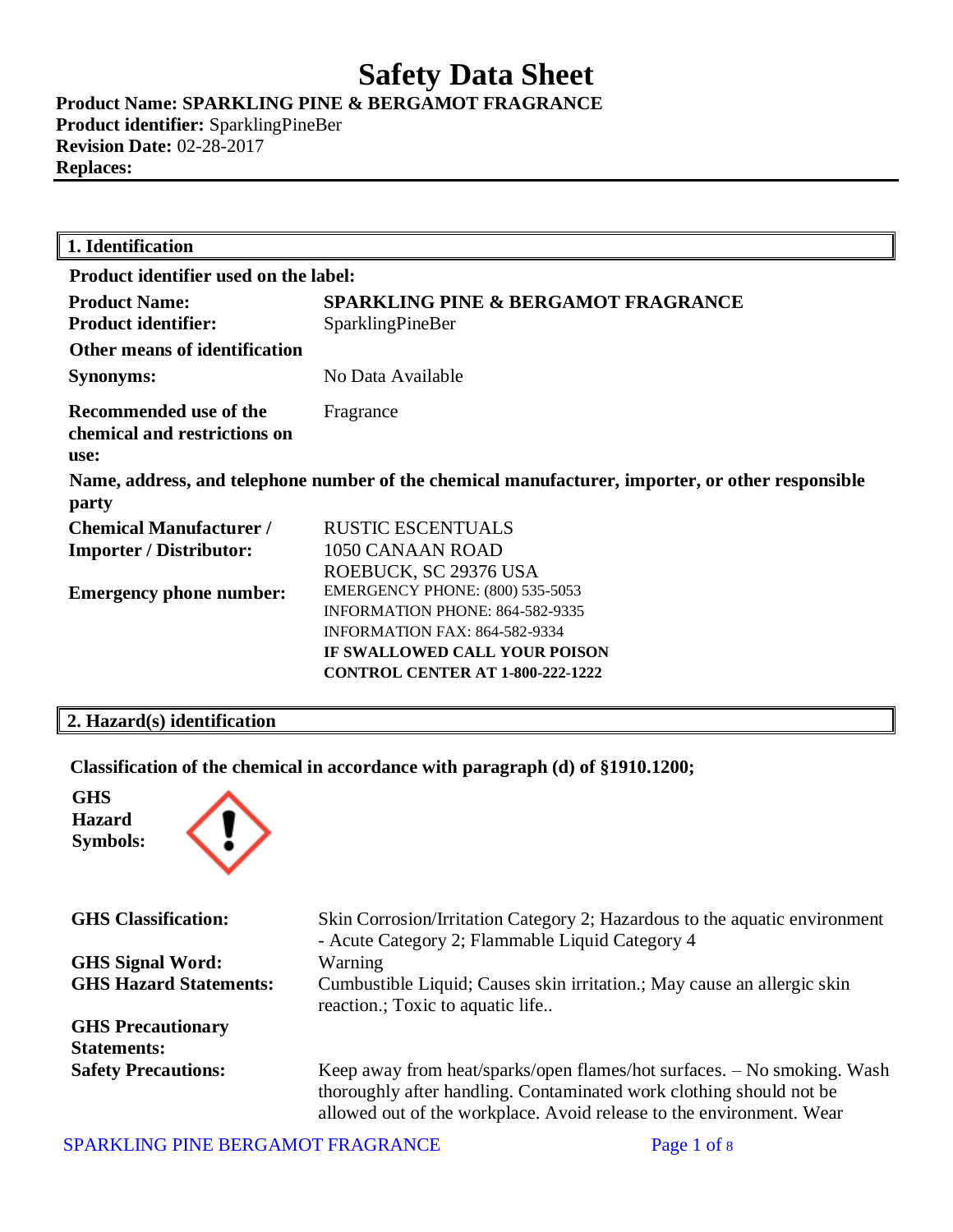**Product Name: SPARKLING PINE & BERGAMOT FRAGRANCE**

**Product identifier:** SparklingPineBer **Revision Date:** 02-28-2017 **Replaces:** 

|                            | protective gloves/protective clothing/eye protection/face protection.        |
|----------------------------|------------------------------------------------------------------------------|
| <b>First Aid Measures:</b> | IF ON SKIN: Wash with plenty of soap and water. If skin irritation occurs:   |
|                            | Get medical advice/attention. If skin irritation or rash occurs: Get medical |
|                            | advice/attention. Take off contaminated clothing and wash before reuse.      |
|                            | Wash contaminated clothing before reuse. In case of fire: Use extinguishing  |
|                            | media listed in Section 5 of the SDS to extinguish.                          |
| <b>Storage:</b>            | Store in a well-ventilated place. Keep cool.                                 |
| Disposal:                  | Dispose of contents/container in accordance with                             |
|                            | local/regional/national/international regulation for hazardous wastes.       |

## **3. Composition/information on ingredients**

| <b>Chemical Component:</b>                                                                           | <b>CAS</b> number and other<br>unique identifiers | $%$ (or range) of<br>ingredient |
|------------------------------------------------------------------------------------------------------|---------------------------------------------------|---------------------------------|
| Bicyclo <sup>[2.2.1]</sup> heptan-2-ol, $1,7,7$ -<br>trimethyl-, 2-acetate, $(1R, 2R, 4R)$ -<br>rel- | $125 - 12 - 2$                                    | $15 - 40$                       |
| 2,6-Octadien-1-ol, 3,7-dimethyl-,<br>1-acetate, $(2E)$ -                                             | $105 - 87 - 3$                                    | $5 - 10$                        |
| 3-Cyclohexene-1-carboxaldehyde,<br>2,4-dimethyl-                                                     | 68039-49-6                                        | $1 - 5$                         |
| 4H-Pyran-4-one, 2-ethyl-3-<br>hydroxy-                                                               | $4940 - 11 - 8$                                   | $0.5 - 1.5$                     |
| Benzenemethanol, .alpha.-methyl-<br>$l$ -acetate                                                     | $93 - 92 - 5$                                     | $0.5 - 1.5$                     |

**The specific chemical identity and/or exact percentage (concentration) of composition has been withheld as a trade secret.**

### **4. First-aid measures**

**Description of necessary measures, subdivided according to the different routes of exposure, i.e., inhalation, skin and eye contact, and ingestion:**

| <b>Eye Contact:</b>  | Flush eyes with plenty of water for at least 20 minutes          |
|----------------------|------------------------------------------------------------------|
|                      | retracting eyelids often. Tilt the head to prevent chemical from |
|                      | transferring to the uncontaminated eye. Get immediate medical    |
|                      | attention.                                                       |
| <b>Skin Contact:</b> | Wash with soap and water.                                        |
| <b>Inhalation:</b>   | This material does not present a hazard if inhaled. Remove       |
|                      | individual to fresh air after an airborne exposure if any        |
|                      | symptoms develop, as a precautionary measure.                    |
| <b>Ingestion:</b>    | No hazard in normal industrial use. Do not induce vomiting.      |
|                      | Seek medical attention if symptoms develop. Provide medical      |

SPARKLING PINE BERGAMOT FRAGRANCE Page 2 of 8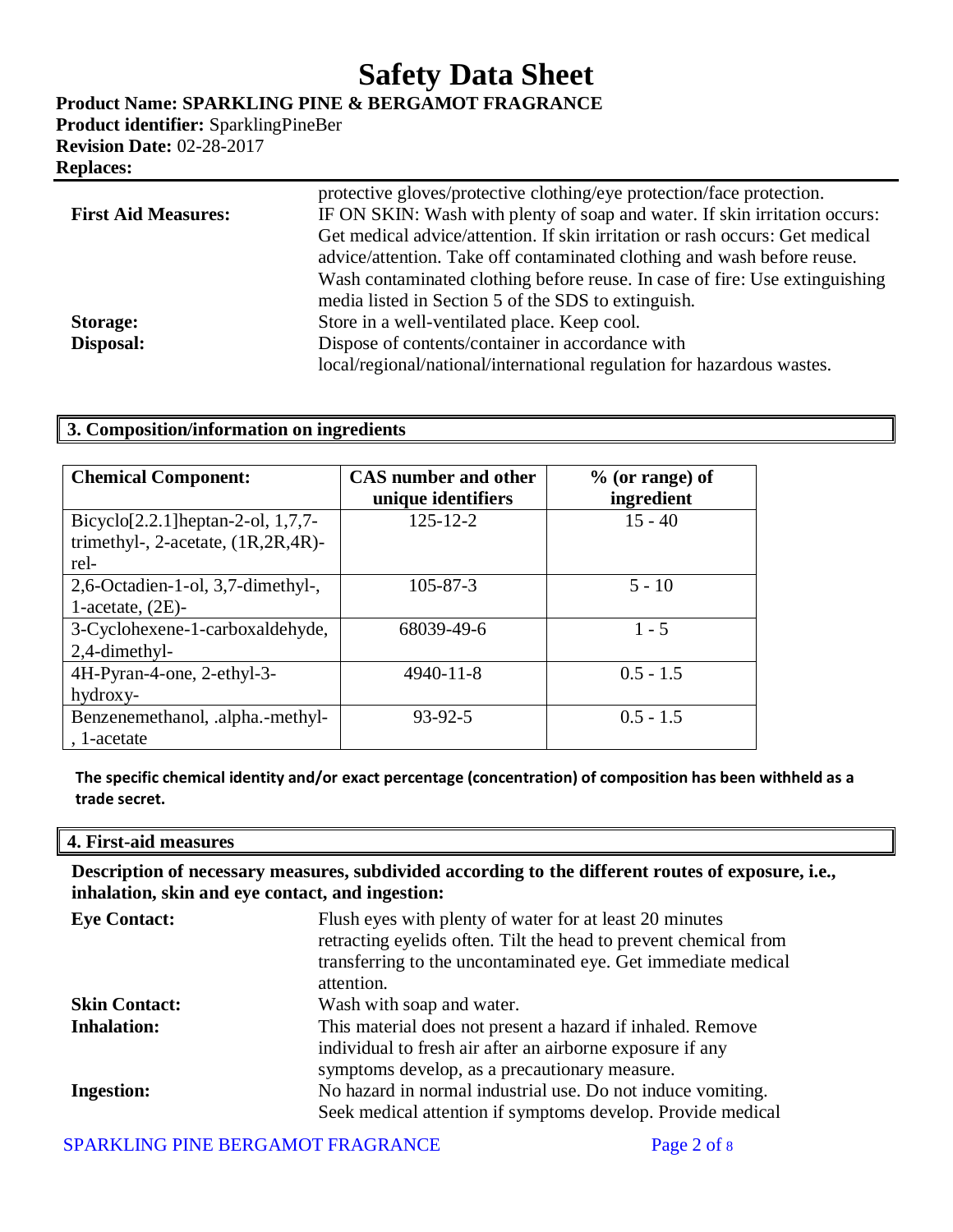**Product Name: SPARKLING PINE & BERGAMOT FRAGRANCE**

**Product identifier:** SparklingPineBer **Revision Date:** 02-28-2017 **Replaces:** 

#### care provider with this MSDS.

| Most important symptoms/effects, acute and delayed:                                            |                                               |  |
|------------------------------------------------------------------------------------------------|-----------------------------------------------|--|
| Most important<br>symptoms/effects (Acute):                                                    | No Data Available                             |  |
| <b>Most important</b><br>symptoms/effects (Delayed):                                           | No Data Available                             |  |
| Indication of immediate<br>medical attention and<br>special treatment needed, if<br>necessary: | No additional first aid information available |  |

### **5. Fire-fighting measures**

| Suitable (and unsuitable) extinguishing media:                                                                              |                                                                                                                                                                                                                                                                                                                       |  |
|-----------------------------------------------------------------------------------------------------------------------------|-----------------------------------------------------------------------------------------------------------------------------------------------------------------------------------------------------------------------------------------------------------------------------------------------------------------------|--|
| <b>Suitable extinguishing</b><br>media:                                                                                     | Use alcohol resistant foam, carbon dioxide, dry chemical, or<br>water spray when fighting fires. Water or foam may cause<br>frothing if liquid is burning but it still may be a useful<br>extinguishing agent if carefully applied to the fire. Do not<br>direct a water stream directly into the hot burning liquid. |  |
| <b>Unsuitable extinguishing</b><br>media:                                                                                   | No Data Available                                                                                                                                                                                                                                                                                                     |  |
| Specific hazards arising from the chemical (e.g., nature of any hazardous combustion products):                             |                                                                                                                                                                                                                                                                                                                       |  |
| <b>Flammability Summary:</b><br><b>Fire and/or Explosion</b><br>Hazards:<br><b>Hazardous Combustion</b><br><b>Products:</b> | Combustible<br>Material may be ignited if preheated to temperatures above the<br>flash point in the presence of a source of ignition.<br><b>Carbon Oxides</b>                                                                                                                                                         |  |
| <b>Special protective</b><br>equipment and precautions<br>for fire-fighters:                                                | Do not enter fire area without proper protection including self-<br>contained breathing apparatus and full protective equipment.<br>Fight fire from a safe distance and a protected location due to<br>the potential of hazardous vapors and decomposition products.                                                  |  |

### **6. Accidental release measures**

**Personal precautions, protective equipment, and emergency procedures: Methods and materials for containment and cleaning up:**

No health affects expected from the clean-up of this material if contact can be avoided. Follow personal protective equipment recommendations found in Section VIII of this MSDS No special spill clean-up considerations. Collect and discard in regular trash.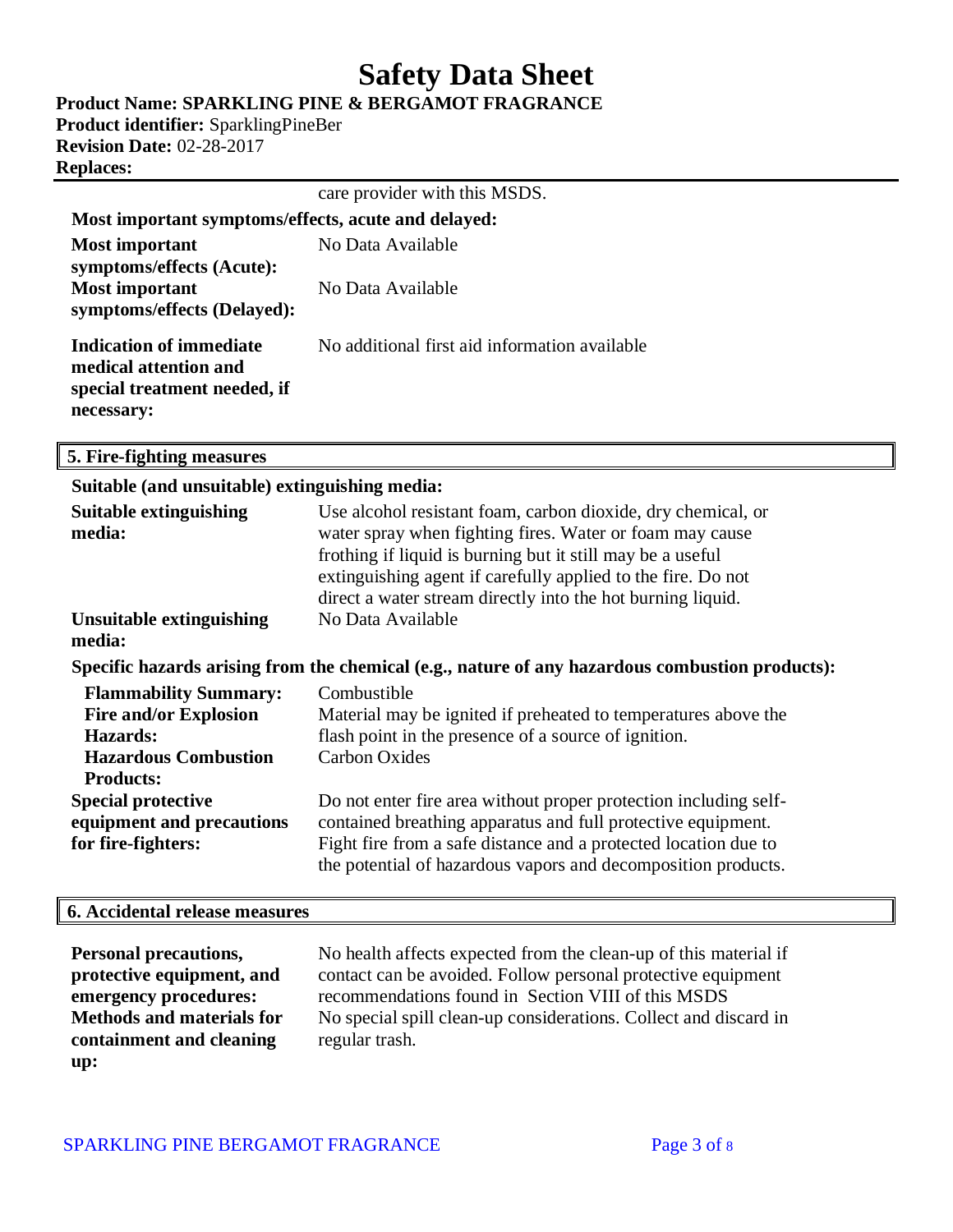**Product Name: SPARKLING PINE & BERGAMOT FRAGRANCE**

**Product identifier:** SparklingPineBer **Revision Date:** 02-28-2017 **Replaces:** 

| 7. Handling and storage                                      |                                                                                                         |  |
|--------------------------------------------------------------|---------------------------------------------------------------------------------------------------------|--|
| <b>Precautions for safe</b><br>handling:                     | Mildly irritating material. Avoid unnecessary exposure.                                                 |  |
| Conditions for safe storage, including any incompatibilities |                                                                                                         |  |
| <b>Conditions for safe storage:</b><br><b>Materials to</b>   | Store in a cool dry place. Isolate from incompatible materials.<br>Strong oxidizing agents Strong bases |  |
| <b>Avoid/Chemical</b><br>Incompatibility:                    |                                                                                                         |  |

### **8. Exposure controls/personal protection**

**OSHA permissible exposure limit (PEL), American Conference of Governmental Industrial Hygienists (ACGIH) Threshold Limit Value (TLV), and any other exposure limit used or recommended by the chemical manufacturer, importer, or employer preparing the safety data sheet, where available:**

| <b>Chemical Component</b>                                              | <b>ACGIH TLV-TWA</b>                                                                                                                                                                                                                                                                      | <b>ACGIH STEL</b>                                             | <b>OSHA PEL</b> |
|------------------------------------------------------------------------|-------------------------------------------------------------------------------------------------------------------------------------------------------------------------------------------------------------------------------------------------------------------------------------------|---------------------------------------------------------------|-----------------|
| No Data Available                                                      |                                                                                                                                                                                                                                                                                           |                                                               |                 |
| <b>Appropriate engineering</b><br>controls:                            | No exposure limits exist for the constituents of this product.<br>No engineering controls are likely to be required to maintain<br>operator comfort under normal conditions of use.                                                                                                       |                                                               |                 |
| Individual protection measures, such as personal protective equipment: |                                                                                                                                                                                                                                                                                           |                                                               |                 |
| <b>Respiratory Protection:</b>                                         | use.                                                                                                                                                                                                                                                                                      | No respiratory protection required under normal conditions of |                 |
| <b>Eye Protection:</b><br><b>Skin Protection:</b>                      | No special requirements under normal industrial use.<br>Not normally considered a skin hazard. Where use can result<br>in skin contact, practice good personal hygiene. Wash hands<br>and other exposed areas with mild soap and water before<br>eating, drinking, and when leaving work. |                                                               |                 |
| <b>Gloves:</b><br><b>Respiratory Protection:</b>                       | No information available<br>use.                                                                                                                                                                                                                                                          | No respiratory protection required under normal conditions of |                 |

## **9. Physical and chemical properties**

| Appearance (physical state, color, etc.):          |                        |
|----------------------------------------------------|------------------------|
| Appearance (physical state):                       | Liquid                 |
| <b>Color:</b>                                      | <b>PALE YELLOW</b>     |
| Odor:                                              | Comparable to Standard |
| Odor threshold:                                    | Not determined         |
| pH:                                                | Not Available          |
| <b>Initial Boiling Point and Boiling Range</b>     | No Data Available      |
| $({}^{\circ}C):$                                   |                        |
| $CD$ $ADZ$<br>IQ DIVIE DED Q 43 LOT ED 4 QD 43 LOF |                        |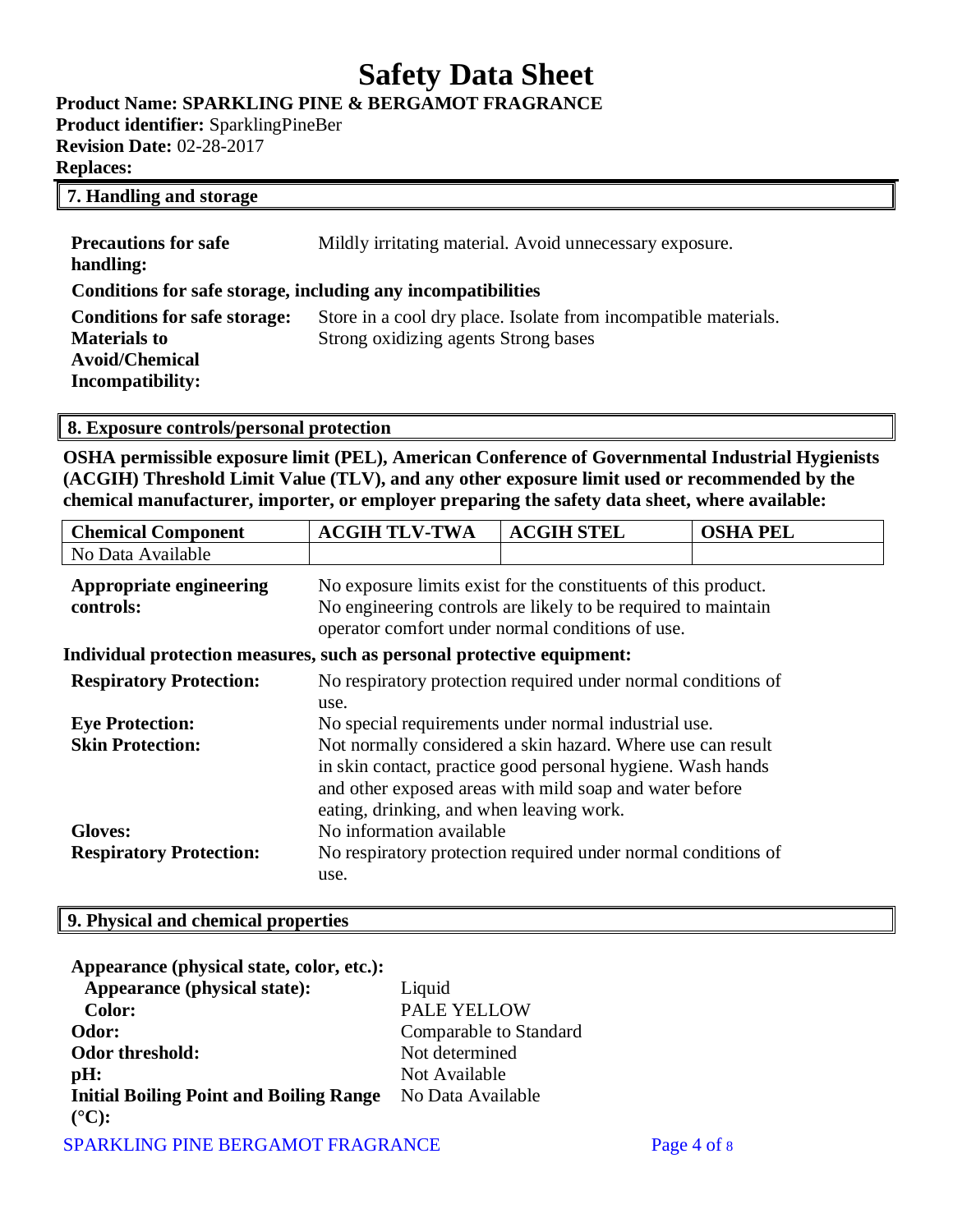**Product Name: SPARKLING PINE & BERGAMOT FRAGRANCE**

**Product identifier:** SparklingPineBer **Revision Date:** 02-28-2017

# **Replaces:**

| $185°$ F                                             |
|------------------------------------------------------|
| Not Available                                        |
| No Data Available                                    |
| <b>Upper/lower flammability or explosive limits:</b> |
| Not Available                                        |
| Not Available                                        |
| >1                                                   |
| 1.0226                                               |
| Soluble in water- No                                 |
| 215                                                  |
| No Data Available                                    |
| 5.32                                                 |
| No Data Available                                    |
| 8.537                                                |
|                                                      |

# **10. Stability and reactivity**

| <b>Reactivity:</b>              | No Data Available                                             |
|---------------------------------|---------------------------------------------------------------|
| <b>Chemical stability:</b>      | Stable under normal conditions.                               |
| <b>Possibility of hazardous</b> | No Data Available                                             |
| reactions:                      |                                                               |
| Conditions to avoid (e.g.,      | Temperatures above flash point in combination with sparks,    |
| static discharge, shock, or     | open flames, or other sources of ignition. Heat flame sparks. |
| vibration):                     |                                                               |
| <b>Incompatible materials:</b>  | Strong oxidizing agents Strong bases                          |
| <b>Hazardous decomposition</b>  | <b>Carbon Oxides</b>                                          |
| products:                       |                                                               |

## **11. Toxicological information**

| <b>Information on the likely</b>  | No Data Available |
|-----------------------------------|-------------------|
| routes of exposure                |                   |
| (inhalation, ingestion, skin      |                   |
| and eye contact):                 |                   |
| <b>Symptoms related to the</b>    | No Data Available |
| physical, chemical and            |                   |
| toxicological characteristics:    |                   |
| <b>Target Organs Potentially</b>  | No Data Available |
| <b>Affected by Exposure:</b>      |                   |
| <b>Chemical Interactions That</b> | None Known        |
| <b>Change Toxicity:</b>           |                   |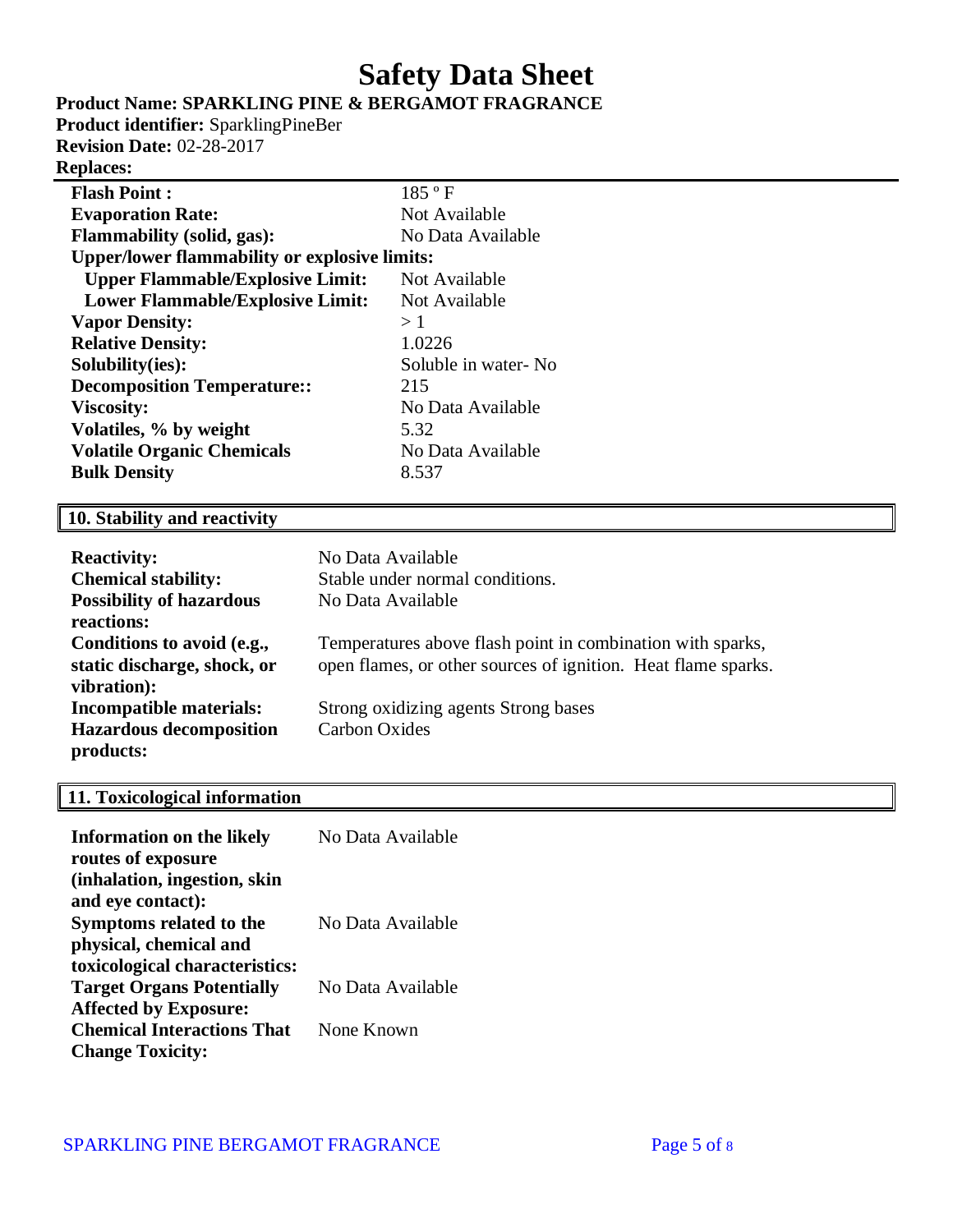**Product Name: SPARKLING PINE & BERGAMOT FRAGRANCE**

**Product identifier:** SparklingPineBer **Revision Date:** 02-28-2017 **Replaces:** 

**Delayed and immediate effects and also chronic effects from short- and long-term exposure:**

**Immediate (Acute) Health Effects by Route of Exposure:**

| <b>Inhalation Irritation:</b>              | No data.                                                                                                                                 |
|--------------------------------------------|------------------------------------------------------------------------------------------------------------------------------------------|
| <b>Skin Contact:</b>                       | No data.                                                                                                                                 |
| <b>Eye Contact:</b>                        | No data.                                                                                                                                 |
| <b>Ingestion Irritation:</b>               | No Data Available                                                                                                                        |
| <b>Long-Term (Chronic) Health Effects:</b> |                                                                                                                                          |
| <b>Carcinogenicity:</b>                    | None of the substances have been shown to cause cancer in long term animal<br>studies. Not a carcinogen according to NTP, IARC, or OSHA. |

|                                | studies. Not a carcinogen according to NTP, IARC, or OSHA.                 |
|--------------------------------|----------------------------------------------------------------------------|
| <b>Reproductive and</b>        | No data available to indicate product or any components present at greater |
| <b>Developmental Toxicity:</b> | than 0.1% may cause birth defects.                                         |
| <b>Mutagenicity:</b>           | No data available to indicate product or any components present at greater |
|                                | than $0.1\%$ is mutagenic or genotoxic.                                    |

### **Numerical measures of toxicity (such as acute toxicity estimates) Component Toxicology Data**

| <b>Chemical Component</b> | Oral LD50 | <b>Dermal LD50</b> | <b>Inhalation LC50</b> |
|---------------------------|-----------|--------------------|------------------------|
| No data available         |           |                    |                        |

**Whether the hazardous chemical is listed in the National Toxicology Program (NTP) Report on Carcinogens (latest edition) or has been found to be a potential carcinogen in the International Agency for Research on Cancer (IARC) Monographs (latest edition), or by OSHA**

| <b>Chemical Name</b> | <b>OSHA Carcinogen</b>   <b>IARC Carcinogen</b> | NTP Carcinogen |
|----------------------|-------------------------------------------------|----------------|
| No Data Available    |                                                 |                |

## **12. Ecological information**

**Ecotoxicity (aquatic and terrestrial, where available):** This material is not expected to be harmful to the ecology.

### **Ecological Toxicity Data**

| <b>Chemical Component</b> | <b>Aquatic EC50</b><br><b>Crustacea</b> | Aquatic ERC50 Algae   Aquatic LC50 Fish |  |
|---------------------------|-----------------------------------------|-----------------------------------------|--|
| No Data Available         |                                         |                                         |  |

| <b>Persistence and</b>                               | No Data Available |             |
|------------------------------------------------------|-------------------|-------------|
| degradability:                                       |                   |             |
| <b>Bioaccumulative potential:</b> No Data Available  |                   |             |
| <b>Mobility in soil:</b>                             | No Data Available |             |
| <b>Other adverse effects (such</b> No Data Available |                   |             |
| <b>SPARKLING PINE BERGAMOT FRAGRANCE</b>             |                   | Page 6 of 8 |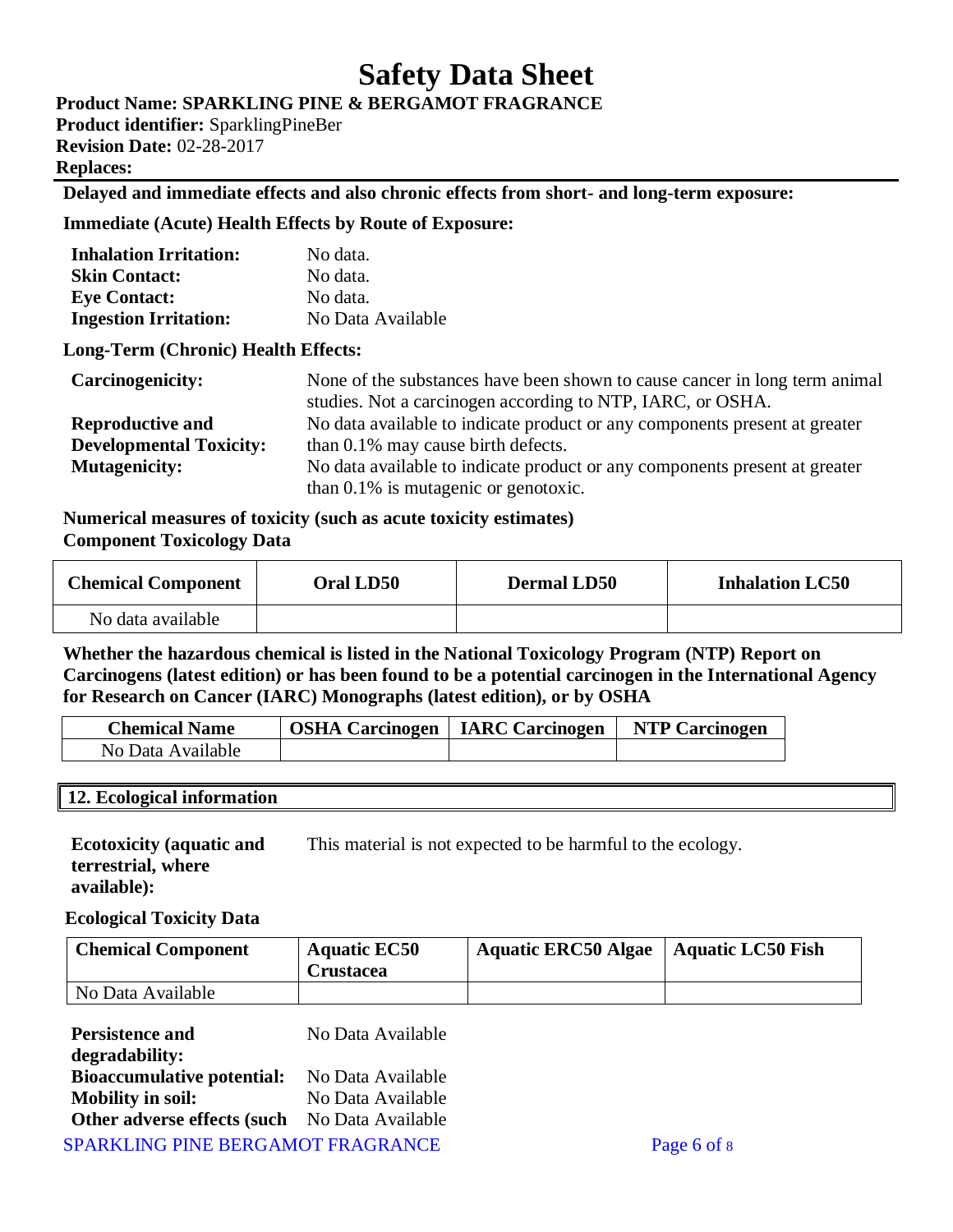**Product Name: SPARKLING PINE & BERGAMOT FRAGRANCE**

**Product identifier:** SparklingPineBer **Revision Date:** 02-28-2017 **Replaces:** 

**as hazardous to the ozone layer):**

F

| 13. Disposal considerations                          |                                                                                               |  |  |
|------------------------------------------------------|-----------------------------------------------------------------------------------------------|--|--|
|                                                      | Description of waste residues and information on their safe handling and methods of disposal, |  |  |
| including the disposal of any contaminated packaging |                                                                                               |  |  |
| <b>Description of waste residues:</b>                | Spent or discarded material may be a hazardous waste.                                         |  |  |
| <b>Safe Handling of Waste:</b>                       | No Data Available                                                                             |  |  |
| <b>Waste treatment methods</b>                       | DO NOT DUMP INTO ANY SEWERS, ON THE                                                           |  |  |
| (including packaging):                               | GROUND, OR INTO ANY BODY OF WATER. All                                                        |  |  |
|                                                      | disposal practices must be in compliance with all Federal,                                    |  |  |
|                                                      | State/Provincial and local laws and regulations. Regulations                                  |  |  |
|                                                      | may vary in different locations. Waste characterizations and                                  |  |  |
|                                                      | compliance with applicable laws are the sole responsibility                                   |  |  |
|                                                      | of the waste generator. As your supplier, we have no                                          |  |  |
|                                                      | control over the management practices or manufacturing                                        |  |  |
|                                                      | processes of parties handling or using this material. The                                     |  |  |
|                                                      | information presented here pertains only to the product                                       |  |  |
|                                                      | when used as intended, according to this MSDS. For unused                                     |  |  |
|                                                      | and uncontaminated product, the preferred options include                                     |  |  |
|                                                      | sending to a licensed and permitted incinerator or other                                      |  |  |
|                                                      | thermal destruction device. Various federal, state or                                         |  |  |
|                                                      | provincial agencies may have specific regulations                                             |  |  |
|                                                      | concerning the transportation, handling, storage, use or                                      |  |  |
|                                                      | disposal of this product which may not be covered in this                                     |  |  |
|                                                      | MSDS. The user shall have to review these regulations to                                      |  |  |
|                                                      | ensure full compliance with all applicable regulations.                                       |  |  |
|                                                      |                                                                                               |  |  |
| 14. Transport information                            |                                                                                               |  |  |
|                                                      |                                                                                               |  |  |

| <b>US DOT Ground Shipping</b>     | Not Restricted |
|-----------------------------------|----------------|
| <b>Description:</b>               |                |
| <b>IATA Shipping Description:</b> | Not Restricted |
| <b>IMDG Shipping Description:</b> | Not Restricted |

## **15. Regulatory information**

### **Safety, health and environmental regulations specific for the product in question**

| <b>TSCA Status:</b> | All components in this product are on the TSCA Inventory. |
|---------------------|-----------------------------------------------------------|
| California Prop 65: | Does not contain any chemicals listed on California       |
|                     | Proposition 65.                                           |